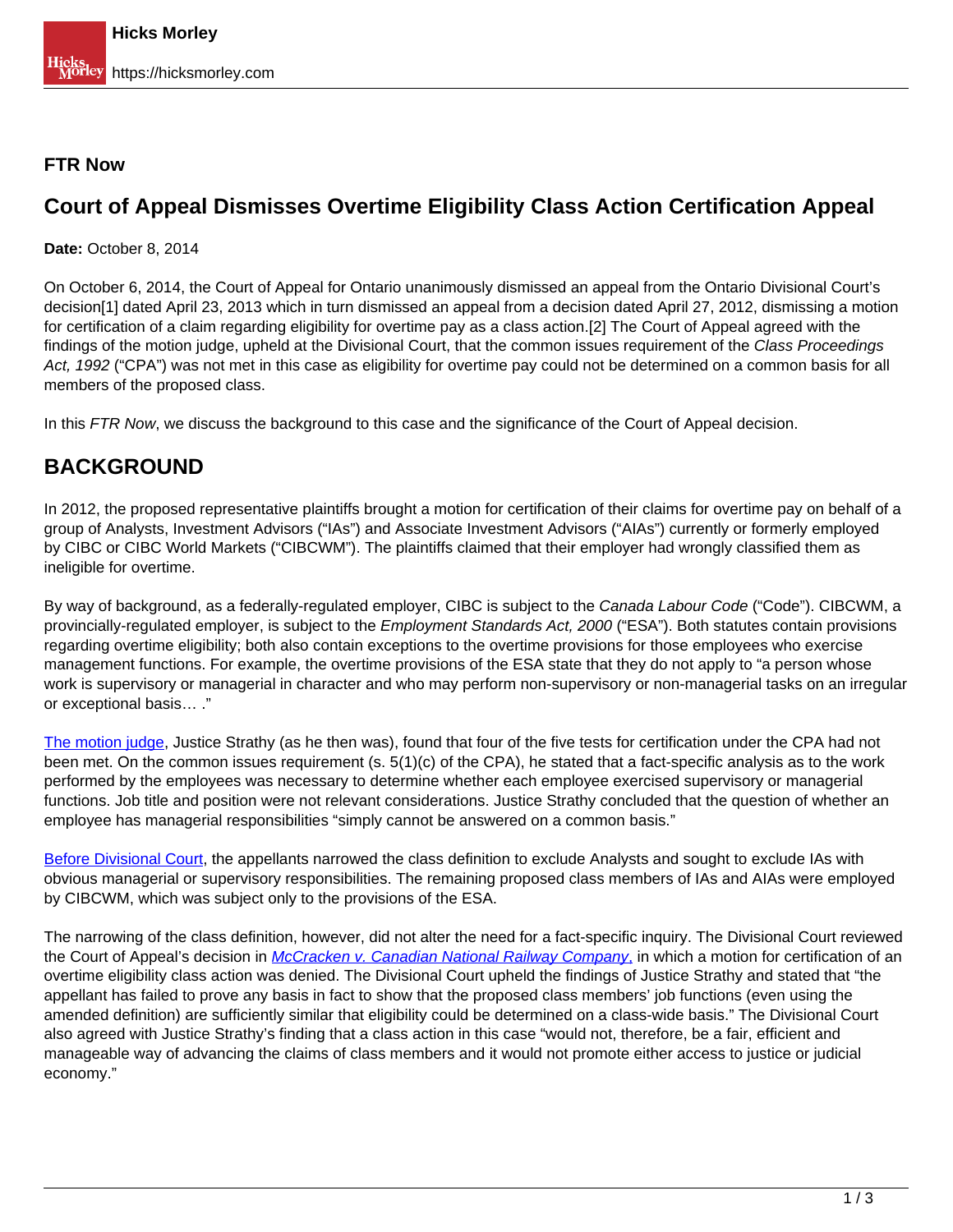## **THE COURT OF APPEAL DECISION**

The Court of Appeal focused its analysis on the key issue of commonality and the test under s. 5(1)(c) of the CPA. It found that the evidence tendered did not support the assertion that overtime could be determined across the proposed class. It referred to the motion judge's finding that there were "variations in the individual circumstances that would put some Investment Advisors well on the "managerial side" of the scale… ." It also referred to the finding, endorsed by the Divisional Court, that "What counts is what the employee actually does, how they do it and how much independence and authority they exercise in the environment in which they work."

In considering the common issues requirement of the CPA, the Court extracted from recent case law four guiding principles in order for this requirement to be met [at para. 36]:

- The proposed common issue must be a substantial ingredient of each class member's claim and its resolution must be necessary to the resolution of that claim.
- A common issue need not dispose of the litigation and can address only limited aspect of the liability question. It is sufficient if the issue is common to all claims and its resolution will advance the litigation for or against the class.
- Success for one member of the class must mean success for all. All members of the class must benefit from the successful prosecution of the action, although not necessarily to the same extent. The answer to the question raised by the common issue must be capable of extrapolation to each member of the class.
- A common issue cannot be dependent upon individual findings of fact that have to be made with respect to each claimant.

The Court agreed with the lower courts that under the common issues requirement, most inquiries will be evidence-driven. It referred to McCracken, which stated that the issue of commonality depended on whether "the similarity of job duties performed by class members provides the fundamental element of commonality." Here, the evidence "showed a wide variability in the autonomy, duties and responsibilities of employees having the same job title or classification." As in McCracken, the evidence here showed a "lack of "core commonality"" in the duties of the proposed class members.

In concluding that the common issues requirement was not met, a finding which was fatal to the appeal, the Court stated:

[55] The motion judge (at para. 113) and the Divisional Court (at paras. 25-26) properly focused the common issue inquiry on the degree of variability of those job characteristics, functions, duties and responsibilities that were germane to the characterization of the employee as managerial/supervisory for the purposes of overtime pay eligibility under the ESA and the CIBC overtime policy. If that variability makes it impossible to determine eligibility for overtime pay across the full proposed class, then eligibility for overtime pay is not a common issue regardless of whether all of the proposed class members share certain job functions.

[56] The issue under s. 5(1)(c) of the CPA is not job similarities at large, but whether the evidence shows that job functions and duties of proposed class members relevant to their eligibility for overtime pay are sufficiently similar across the proposed class to permit determination of eligibility without addressing the individual circumstances of the proposed class members: McCracken, at para. 104. The motion judge and Divisional Court focused on the right question.

The Court rejected the argument that the motion judge went beyond the proper limits of a certification motion by analyzing the merits of the claim, finding that "he was concerned with the "merits" of the argument that eligibility for overtime pay could be determined as a common issue." It also rejected the argument that the lower courts failed to certify any of the other common issues, stating that "without a common issue of eligibility for overtime pay, certification based on proposed common issues involving the terms of the employment contract that relate to overtime pay would surely be a case of the tail wagging the dog."

Hicks Morley's CIBC CIBCWM team was composed of John C. Field, Lauri A. Reesor and Elisha Jamieson-Davies. If you have any questions regarding this decision, please contact John C. Field at 416.864.7301, Lauri A. Reesor at 416.864.7288